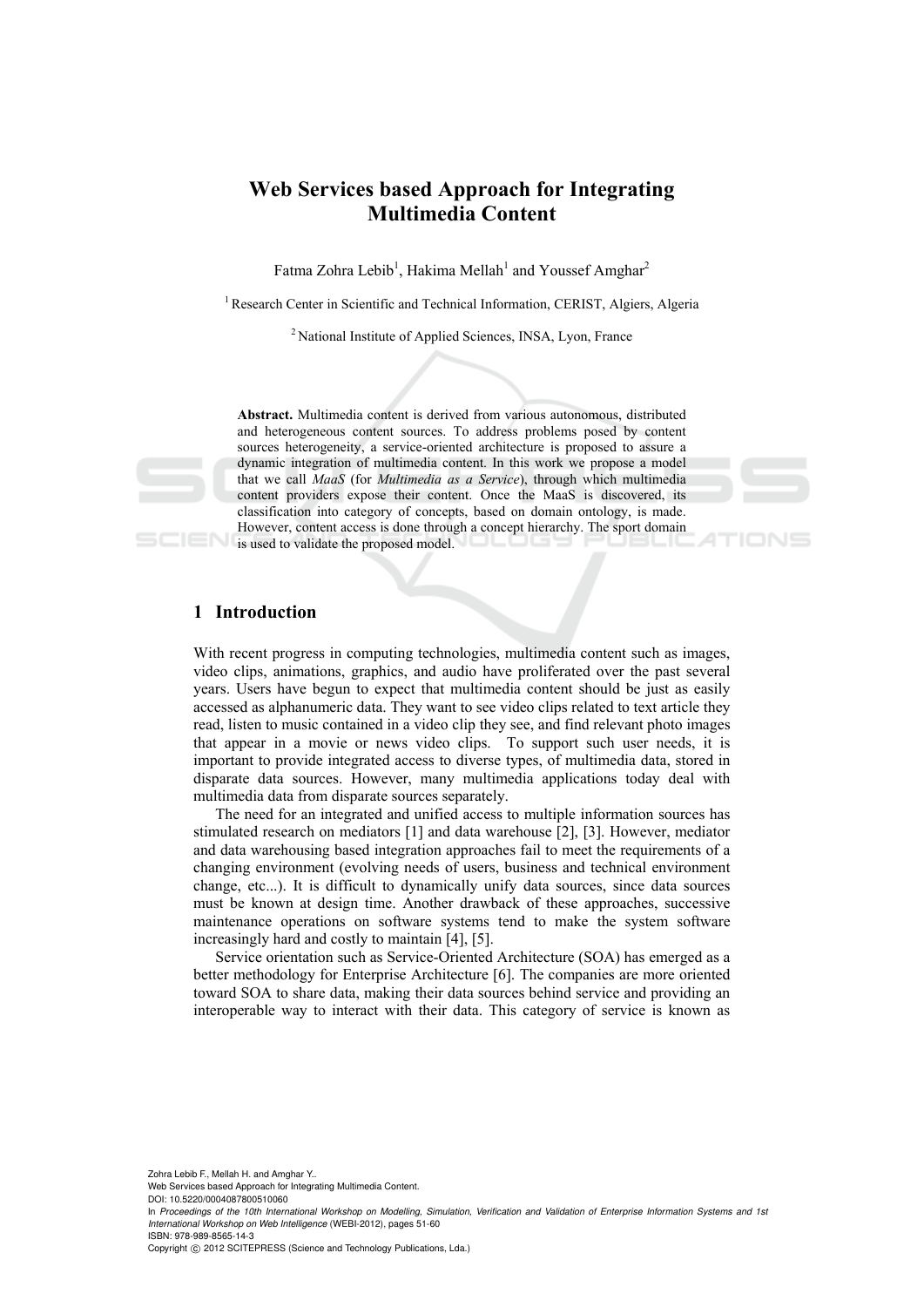DaaS (Data-as-a-Service). This concept was recently introduced as the first step to virtualize access to data sources in the Cloud and SOA architectures [7], [8], [9], [10].

Inspired by the concept of DaaS, *a service-oriented architecture for integrating multimedia content*, is proposed to provide a unified view of various autonomous, heterogeneous and distributed multimedia content sources (relational or object databases, multimedia applications, multimedia servers, etc…). This architecture allows combining diverse multimedia content type (image, text, audio and video), which are semantically related. The multimedia content are encapsulated into a web service model, named *Multimedia as a Service* (MaaS). MaaS is typically implemented using Web service technologies. Services providers publish their multimedia content sources as MaaSs, which may be discovered, bound at the time they are needed and disengaged after use (loosely coupled).

The paper is organized as follows: We start Section 2 by giving a motivating example; Section 3 discusses related work; and Section 4 describes our approach for integrating multimedia content. Section 5 presents experiments. Finally, we conclude the paper and outline our future work in Section 6.

### **2 Motivating Scenario**

**ECHNOLOGY PI** Let us consider, a user wants to receive rich content that meets his request that is: *the*  AND JEL и *exploits of Zinedine Zidane at the beginning of his career*.

Different and multimodal (image, text, audio and video) contents can contribute to compose the answer to this query, for example:

- − a video interview of the player at his first title event,
- − an article about this interview,
- some player photos,
- another video of his first football match.

The most important steps to meet this request are:

− transparent access to heterogeneous and distributed content sources to retrieve content which semantically meet the request. The result may have different type (image, text, audio and video),

− combination of a set of retrieved content, to build a more complex content (composite content), which is delivered to the user.

## **3 Related Work**

We classified the works related to the integration problem into the following categories:

**Mediator Approach.** In systems based mediator [1], the local data sources maintain their independence. Data integration is realized by defining a global view, or an integrated schema, which is shared by all the sources. A middleware component "*mediator*", translates request from the global view to local data. Typically, each local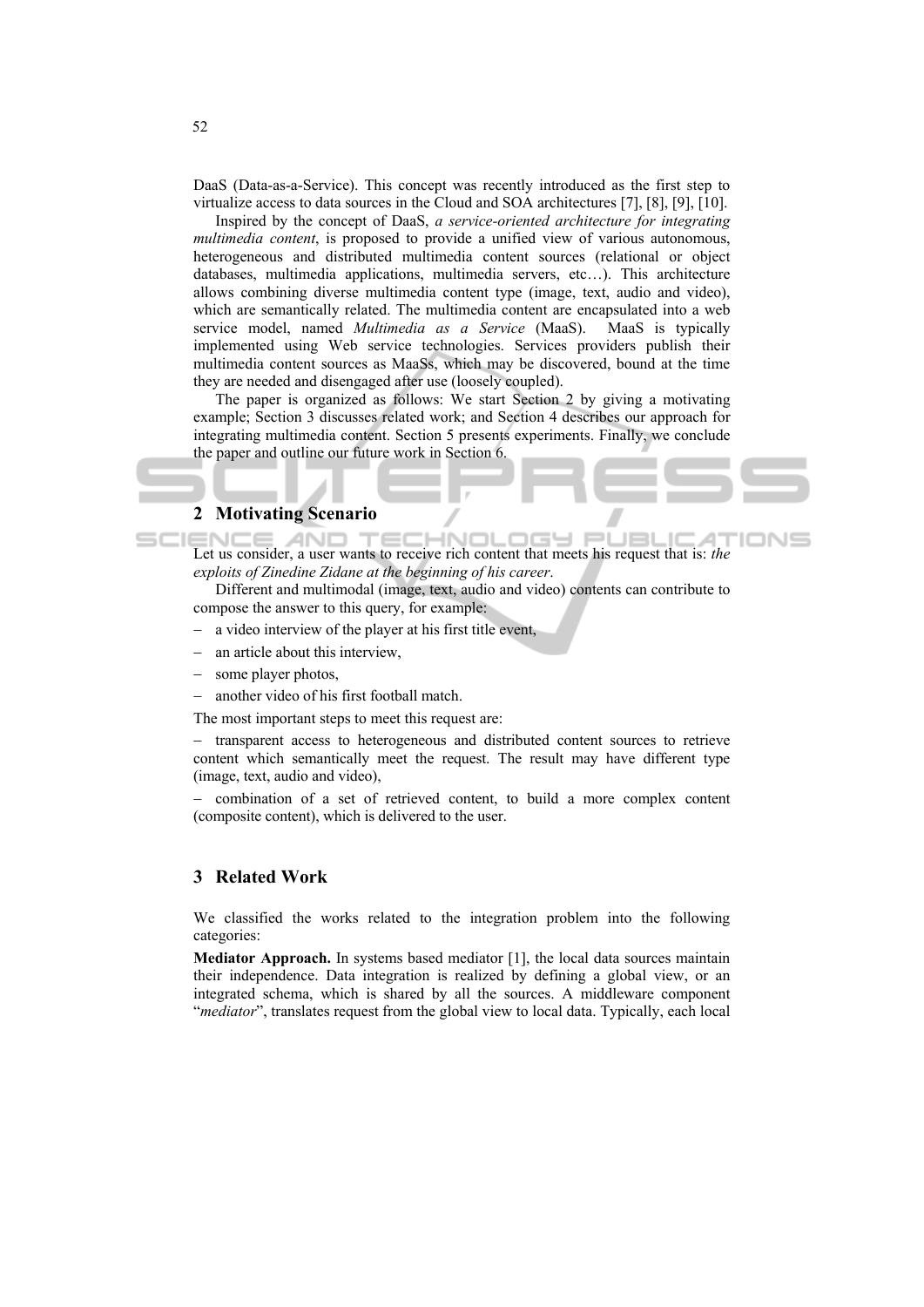source needs an adapter component (wrapper), which exports a local data view into a common format for the mediation. This approach required mapping to capture the relationship between the source descriptions and the mediator and thus allow queries on the mediator to be translated to queries on the data sources. Specifying this correspondence is a crucial step in creating a mediator, as it will influence both how difficult the query reformulation is and how easily new sources can be added to or removed from the integration system.

**Data Warehouse Approach.** A data warehouse addresses data-intensive problems which are localized in multiple heterogeneous systems. To be exploited, all data from distributed systems must be organized, coordinated, integrated and finally stored to provide the user with a global view of information [11]. This approach accelerates query processing because it does not require accessing sources in order to answer to the queries, for against it needs a very important storage cost and a particular update cost. Any change in the local sources must be re-imported in warehouse.

**Service Oriented Approach.** In the service oriented approach two important categories of works are considered:

*Service-based Software.* System change is inevitable, expensive and very hard [5]. Both Bennett [4], [12] and Ghezzi [13] suggest that traditional static bound (early bound) supply-side systems cannot meet the needs of continually changing business environments. Two categories of works emerge:

Concept Software as a Service (SaaS), which was proposed by the Penning Research Group, in which services [4], [14] are composed out of smaller ones (and so on recursively), procured and paid for on demand. This solution offers the potential for users to create, compose and assemble a service by bringing together a number of suppliers to meet their needs at a specific point in time. The central technical issue for this solution is very late binding at system execution. The general scheme for servicebased software [4], [12], [15] is: publish, find and bind<sup>1</sup>.

Due to the growing enlightenment on SOA technologies [16], there is an opportunity for organizations to use these emerging technologies as a platform to modernize legacy systems. According to [17] « any software artifact that was built using pre-SOA techniques is legacy ». The challenge is to adopt such software in the new development service-oriented. Data are provided as a service, thereby increasing the longevity of the core functionalities of the legacy system. These services have been generated by modernization [18].

*Service-based Data.* Taking advantage of Web services technologies, the software as a service model [4] and cloud computing [19], recently, various research efforts have concentrated on the development of the concept of data/information as a service (DaaS) [8]. DaaSs offer functionalities to allow their consumers to acquire or provide data under the service model, regardless of whether the offerings are free or commercial [10]. The implementation of DaaS offer a set of service operations, each one takes a data request and returns a data resource that meets the demand.

Reference [20], the authors suggest to use SOA to integrate biological data from different data sources. Data is stored into a wide variety of formats in heterogeneous

 $\overline{a}$ 

IONE

<sup>&</sup>lt;sup>1</sup>We need to be able to find and bind services at the moment of need, and then unbind (disengage) as soon as the service is finished.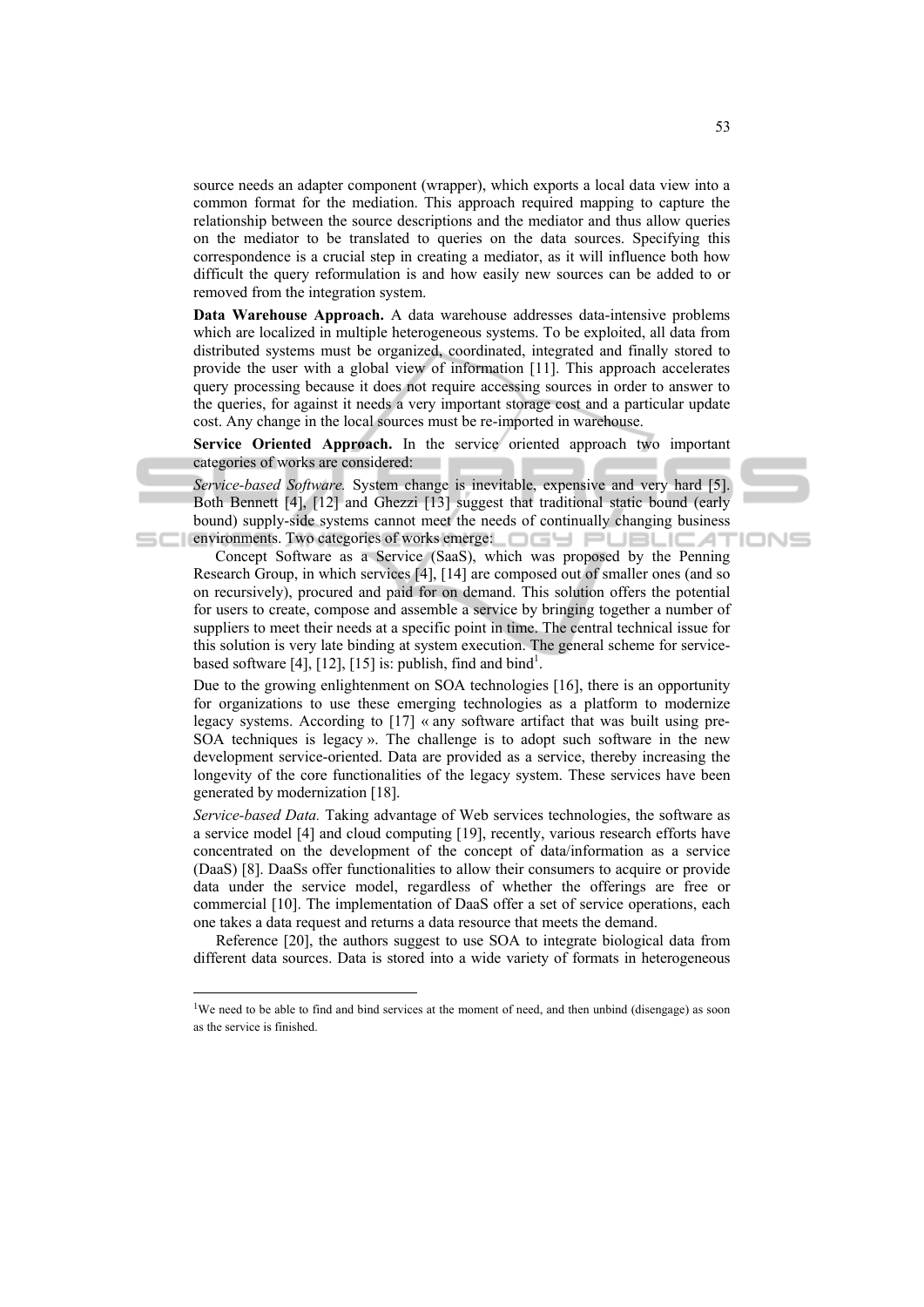systems. SOA provides a standard method to integrate both data sources and software applications by regarding them as interoperable services. SOA can provide dynamic service discovery and binding, which means that service integration can occur on demand. The proposed system has been built using web services on Microsoft .Net environment. The web service is used to provide a uniform regime for "plumbing together" data resources that present themselves as services with programmatic interfaces. The authors show that SOA will solve the problems that facing integration process and the biologist scientists can access the biological data in easier way.

## **4 Service Oriented Architecture for Integrating Multimedia Content**

In order to provide a unified view of disparate and heterogeneous multimedia content from different sources (relational or object databases, multimedia applications, multimedia servers, etc...), we propose a *Service-oriented Architecture for Integrating Multimedia Content* (Fig. 1), which is based on the idea of *SaaS/DaaS* [5], [9], [13] and *SOA technologies.* 

In the proposed architecture, multimedia content providers expose their multimedia content as a web service, according to proposed model named Multimedia as a Service (MaaS). MaaS is a kind of web service which can provide multimedia content by querying heterogeneous multimedia content sources. Service provider implements MaaS using web services technologies, describes the service using description languages such as WSDL (Web Service Description Language) and publishes the service description file in a service registry, such as UDDI (Universal English Description Discovery and Integration). The MaaS can be then discovered, bounded and disengaged after use.

Since multiple MaaSs may contribute to answer to a user request, we introduce a middleware component, named *Multimedia Broker Service* (MBS), between MaaSs and the user. MBS allows the user to acquire a unified integrated view of the multimedia content.

In following Section we present a detailed description of the architecture.

## **4.1 Multimedia as a Service (MaaS)**

A MaaS is a service that ensures a transparent access to multimedia content. It is a wrapper implemented as Web service which provides a WSDL interface to allow remote service invocation over SOAP (Simple Object Access Protocol). The standard interface ensures a transparent access to all available distributed heterogeneous and autonomous multimedia content sources. By the mean of service oriented approach, each MaaS can be developed in different implementation languages, can access sources managed by different systems and can run on different platforms. However, regardless of how a MaaS is programmed, it provides a unified and seamless way to access underlying multimedia content. Each MaaS provides standard interface method to query the appropriate multimedia content sources, thus the information about how actually access to multimedia content sources is hidden inside.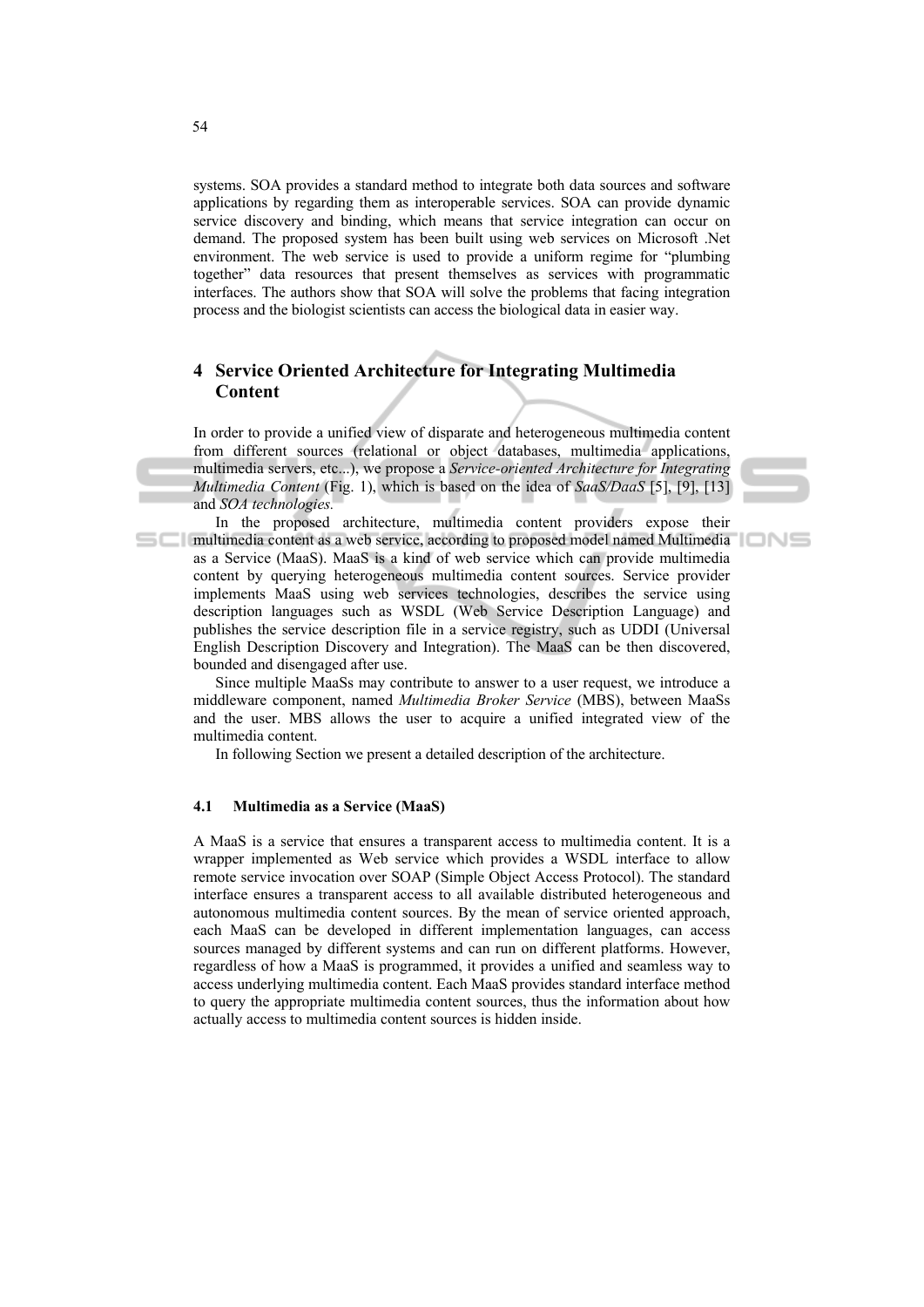

**Fig. 1. Service-oriented architecture for integrating multimedia content. FILINE** 

#### **4.2 Multimedia Broker Service (MBS)**

MBS is a composed service, which integrates different MaaSs in order to provide the end-user an integrated uniform view of the multimedia content. When the MBS is invoked, it dynamically finds appropriate MaaSs and then binds to them. However the MBS acts as an interface between the user and multimedia content sources.

To offer this functionality, the MBS consists of a Graphical User Interface, a Classification Component and a Query Processing Component (Fig. 2), in order to complete the following tasks:

- − classifying and managing the MaaSs description,
- − analyzing and executing the user query,
- managing communication with the MaaSs.

The main components of MBS are: Classification, Graphical User Interface and Query Processing that we describe respectively.

**Classification Component.** To support the MaaSs discovery and invocation, the MBS builds a MaaS repository and query schemas that we explain in this sub section.

*MaaS Repository.* To prepare the MaaS discovery process, the MBS builds, during system configuration, a *MaaS repository* from MaaS interface specifications that are discovered on the fly. The repository assists searching and invocating MaaSs, which description is published in service registry.

In our approach, the discover function is to query the service registry for web service whose name or description contains the relevant keywords. For example a name/description keywords list might be (multimedia, article, image, video, etc...).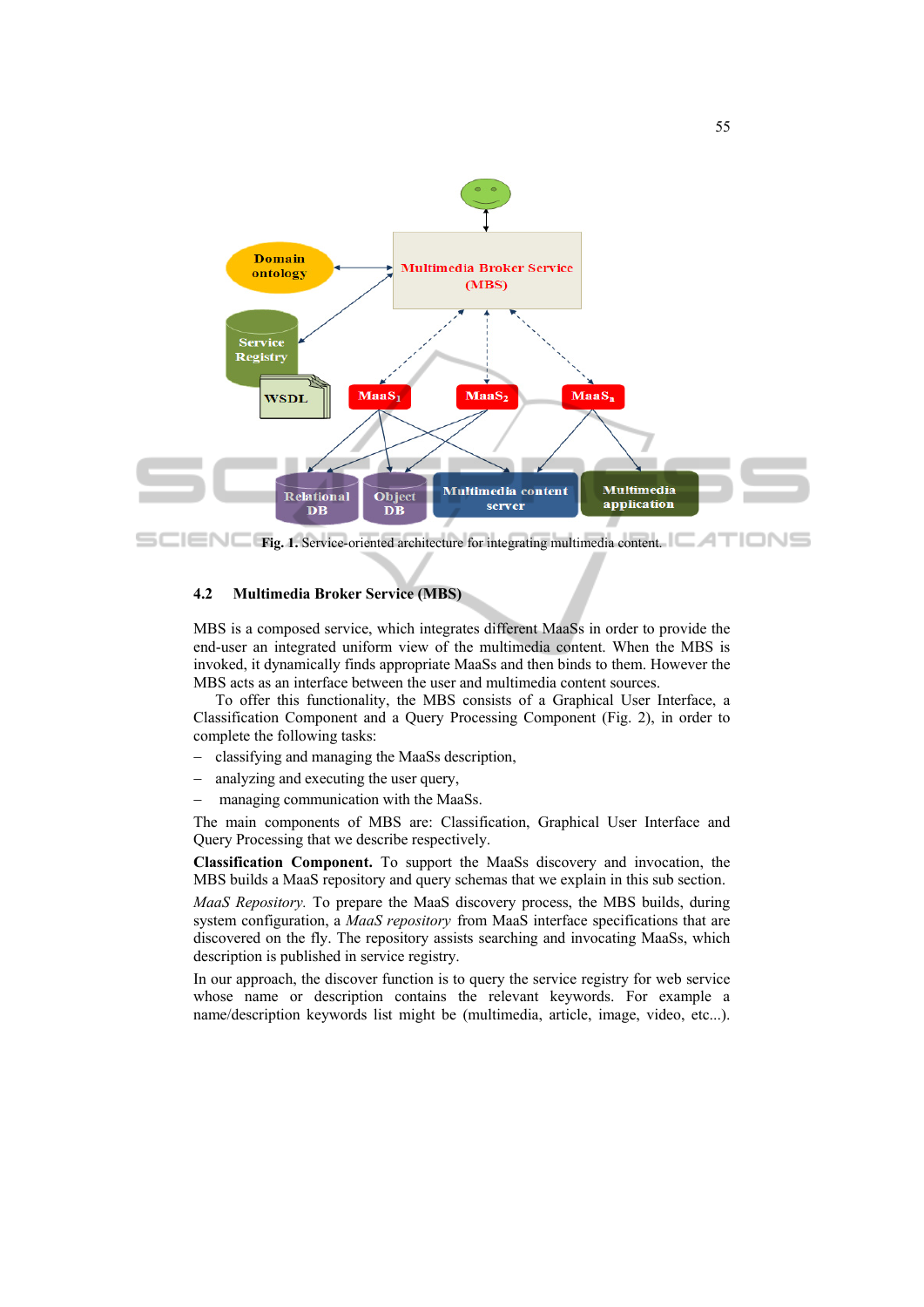

Relevant WSDLs and corresponding schemas of identified MaaSs are then downloaded.

**Fig. 2.** The architecture of multimedia broker service.

The next step is the processing of the discovered WSDLs. This step involves the examination of each newly discovered WSDL and recording particular information (methods and their inputs) about the MaaS to enable integration. The MBS adds the newly found MaaS to its repository. The repository provides a quick means of identifying MaaSs that retrieve specific multimedia content. It is updated every time the MBS identifies a new MaaS or detects an update to a previously discovered MaaS.

The information added in the repository includes:

- − method name,
- − input parameters /data types,
- WSDL location.

To satisfy user query processing, the MaaSs are classified and organized in activity domains concepts. The MaaSs classification is based on domain ontologies (sport, medical, cultural, etc…) to which the MaaSs pertain. A domain concept relevant to the content, provided by the MaaS is associated with the corresponding MaaS method as shown in Fig. 3. For example, a method, which contains "name-player" as input parameter and provides a photo of "Zinedine Zidane" as output message, would be related with the concept "*football player*" in sport domain. This step is done by a domain expert.

Additional information necessary to meet user requests includes:

- the content type (image, text, audio, video), provided by MaaS,
- the MaaS properties (resolution, duration and size of provided content).

*Query Schema.* Multiple MaaSs can contribute to answer user's query, they may have

56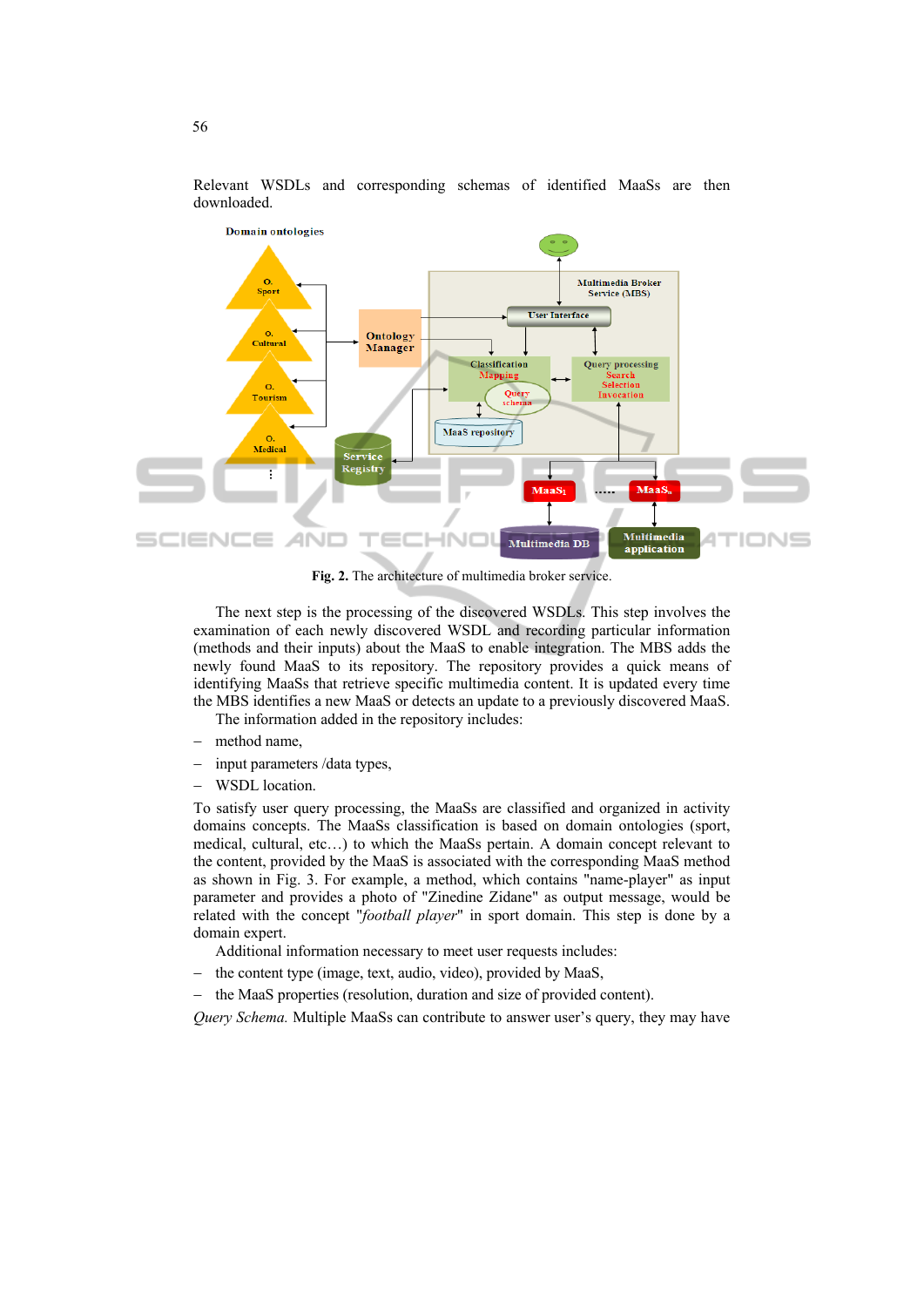| Domain       | Concept           | <b>WSDL</b><br>Localisation           | Method<br>Name | Input<br>Parameter /<br>Data Type                                                                                       | <b>Content</b><br>Type |
|--------------|-------------------|---------------------------------------|----------------|-------------------------------------------------------------------------------------------------------------------------|------------------------|
| <b>Sport</b> | players           | http://                               | getphoto       | Param <sub>1</sub> /Type <sub>1</sub><br>Param <sub>2</sub> /Type <sub>2</sub>                                          | image                  |
| <b>Sport</b> | Football<br>match | MaaS <sub>11</sub> loc<br>WSDL.       | getvideo       | Param <sub>1</sub> /Type <sub>1</sub><br>Param <sub>2</sub> /Type <sub>2</sub><br>Param <sub>3</sub> /Type <sub>3</sub> | video                  |
| Cultural     | movies            | MaaS <sub>13</sub> loc<br><b>WSDL</b> | getmovie       | Param <sub>1</sub> /Type <sub>1</sub>                                                                                   | video                  |
| Medical      | drugs             | MaaS2 loc<br>WSDL                     | getarticle     | Param <sub>1</sub> /Type <sub>1</sub><br>Param <sub>2</sub> /Type <sub>2</sub>                                          | text                   |
| Geography    | cities            | MaaS4 loc<br>WSDL                     | getmap         | Param <sub>1</sub> /Type <sub>1</sub>                                                                                   | image                  |

different WSDLs/Schemas. In this step, a global query schema is created from discovered MaaSs definition. This global query schema is named "*Query schema*".

#### **Fig. 3.** MaaS repository.

To allow MBS to present the query schema to the user, a repository maintains a query schemas catalog, which contains a set of XML files. Each file contains query schema description, composed of: **CHNOLOGY PUBLICATIONS** 

- The associated concept,
- − The parameters required for MaaSs invoking.

Fig.4 shows an example of XML description of a query with one parameter. *Identity* (1): gives the concept associated to MaaSs and a provided multimedia content description.

*Parameters* (2): contains the description of the required parameters invoking MaaSs. For each parameter, XML file gives a name, type, and a text description.

Through query schema a *correspondence table of parameters* is established. The latter contains for each parameter, the set of the corresponding methods.



**Fig. 4.** Sample XML file for describing a query schema.

**Graphical User Interface.** The interface is based on domain ontology, which allows accessing to multimedia content through concepts hierarchy. The interface aims to assist user to specify his need on multimedia content.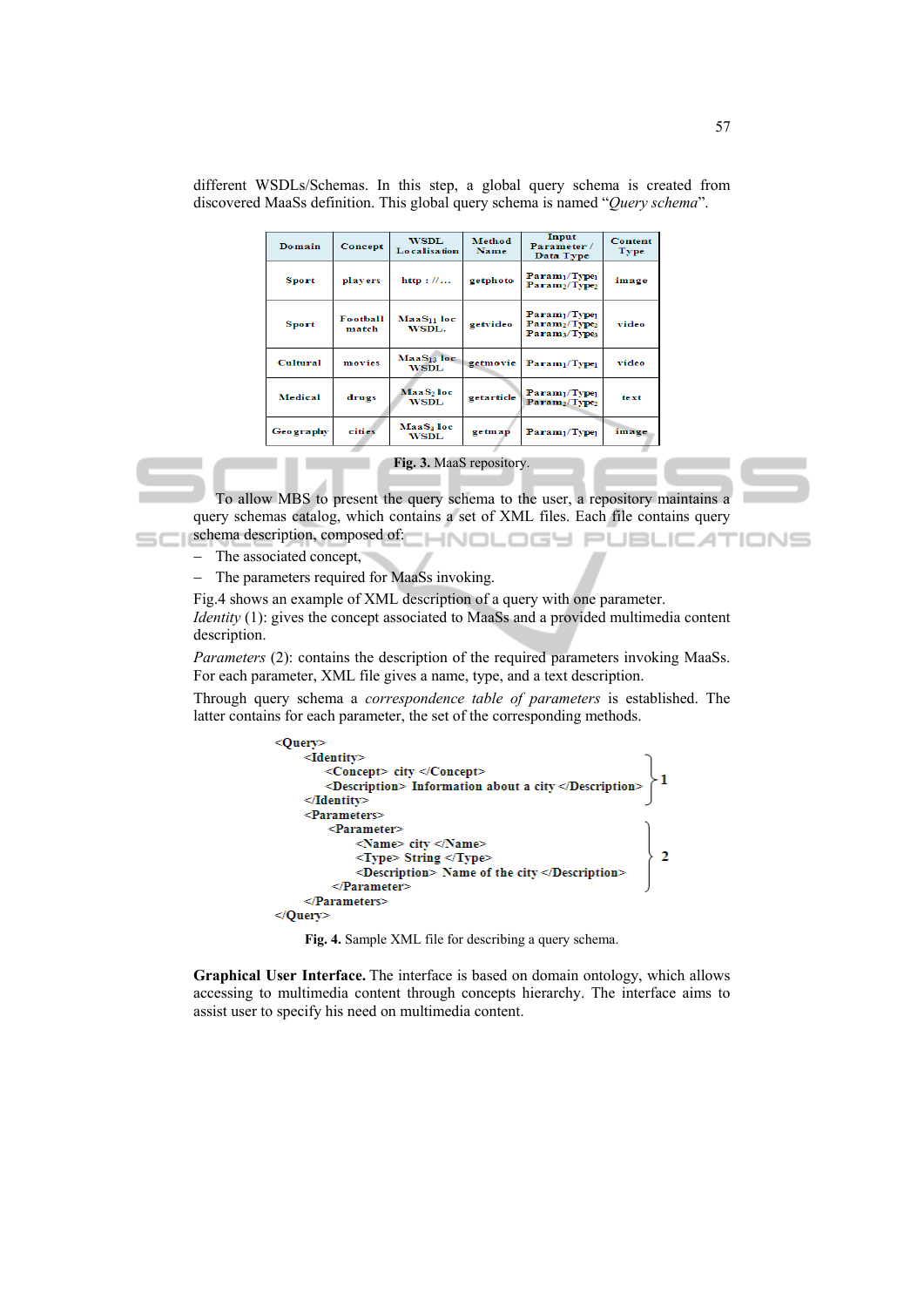The user specifies a concept into a chosen domain (sport, medical, cultural, etc…), then he introduces the following information:

− the search filter consisting in constraints set related to multimedia content (for example resolution, size and duration),

− the parameters values through a Q*uery schema* presented to the user.

**Query Processing Component.** The user query is processed by the MBS through the following steps:

querying the *MaaS repository* to obtain all MaaSs that met user requirements,

selecting MaaSs, which are more suitable to meet the user requirements, based on MaaSs historic: experience of using the MaaSs by MBS (for example: time necessary to execute service, quality of content provided by the service),

invoking the selected MaaSs.

receiving the result from each MaaS and forward it to requestor.

To invoke MaaS, the MBS:

uses the previously established *correspondence table of parameters* 

- translates user query into candidates MaaSs query format,
- submits the queries to the MaaS providers.

The query result is returned to MBS that forward result to requestor.

## **5 Experimentation**

To validate our proposal, for integrating multimedia content, we implement the Multimedia Broker Service using Java. It allows users to access to multimedia content from heterogeneous and distributed sources. The MBS is a web service that is published in UDDI in order to be discovered and invoked via the Web.

We used Axis (Apache eXtensible Interaction System) for implementing web services. For its use, Axis requires the JDK (Java Development Kit) and a Tomcat servlet container for web services deployment. Jena API is used to manipulate the OWL (Web Ontology Language) ontology.

First we create MaaSs that expose multimedia content stored in relational Databases. This content consists of sports information (photos, videos, articles...).

MaaSs are generated through a programming interface that we have implemented. This interface allows easily MaaSs generating. The MaaSs are then published in service registry to be discovered and invoked by the MBS. The attachment mechanism is used to associate a SOAP message with one or more attachments.

The sport domain is chosen where a user wants to receive information about the football player "Zinedine Zidane". Fig. 5 shows a sample of returned result. The result consists of a video containing a scene of player in a football match, a player photo and a text article about this player. The provided result is composed of a set of different type contents which constitute a semantic whole. However, the content returned by Search Engines meets simple queries. In particular, there's a separation between different types content. On Google for example, the result returned by the keyword "*zidane*" is shown in Fig. 6. Even the whole option of content type is selected results

58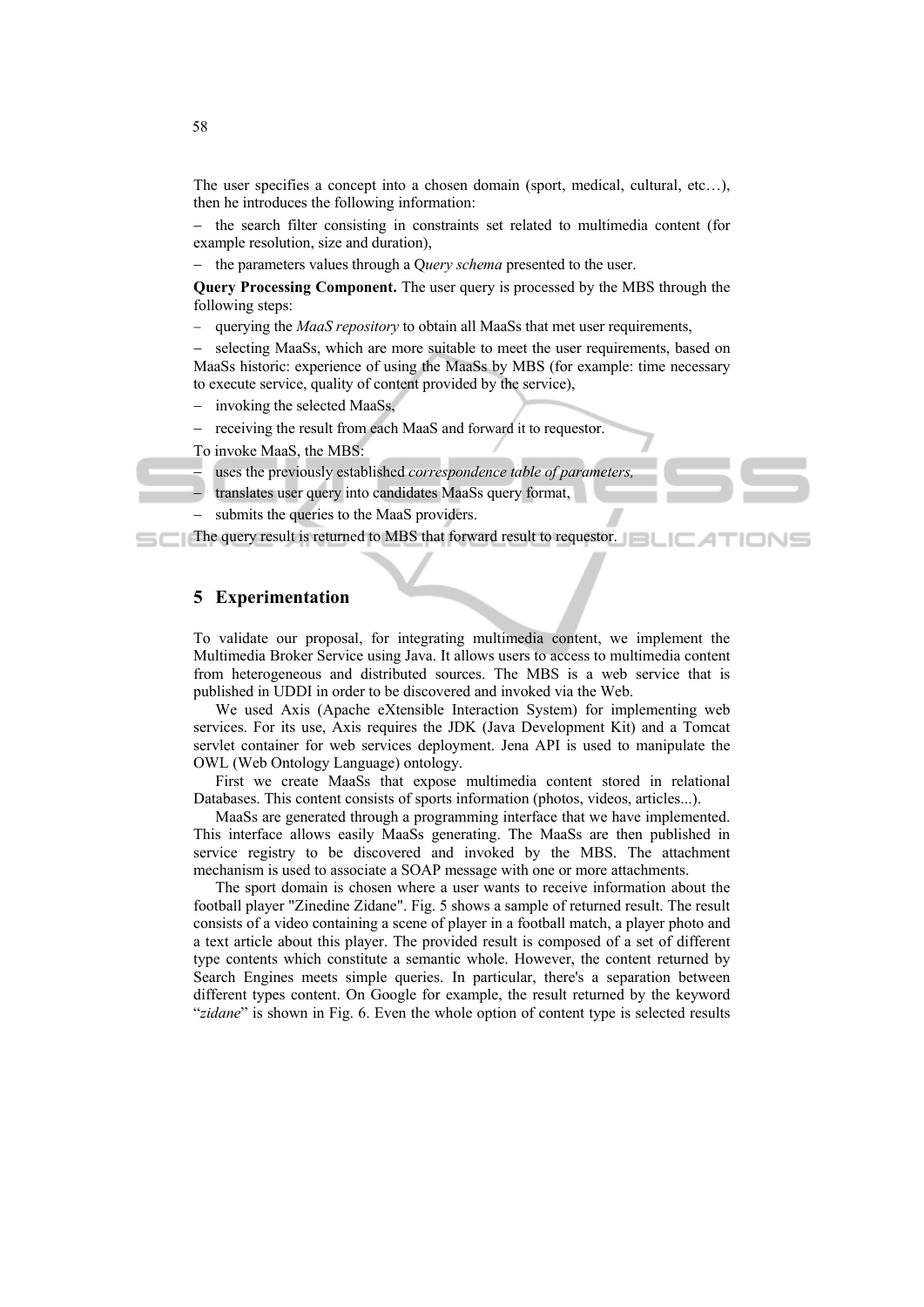

returned are categorized by type. Those that contain only textual documents, only images, only videos, etc (Fig. 6).

**Fig. 6.** Returned result on Google.

## **6 Conclusion and Future Work**

In this work, an architecture for integrating multimedia content, based on web services technology is proposed. The main objective is to provide an integrated view of multimedia content from autonomous, heterogeneous and distributed content sources. The proposed architecture is based on a model labeled MaaS, a kind of web service that allows easy and interoperable access to multimedia content from different sources (relational/object database, multimedia server, multimedia application). To